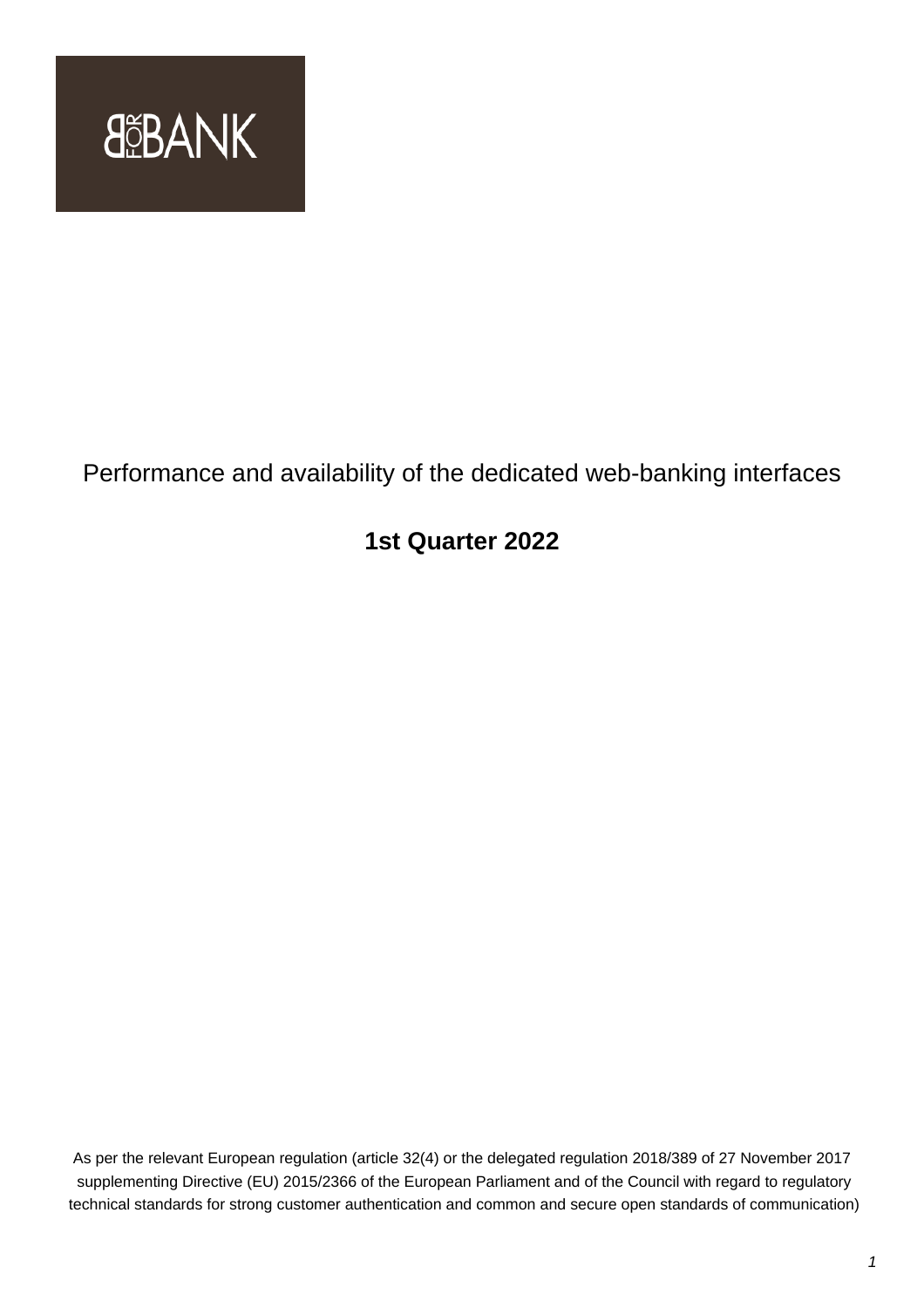### Performance and availability of the dedicated and web-banking interfaces **Jan 2022**

#### AISP - Private & Business

| Date       | Response time Avg (ms) |              | Availability Rate (%) |              | Down time (min)  |                  |
|------------|------------------------|--------------|-----------------------|--------------|------------------|------------------|
|            | <b>API</b>             | BFORBANK.com | <b>API</b>            | BFORBANK.com | <b>API</b>       | BFORBANK.com     |
| 01/01/2022 | 7374,28                | 16709,59     | 98,96                 | 100,0        | 14,98            | $\overline{0}$   |
| 02/01/2022 | 6491,79                | 17110,01     | 100,0                 | 100,0        | 0                | $\mathbf 0$      |
| 03/01/2022 | 6987,86                | 18910,9      | 100,0                 | 100,0        | $\overline{0}$   | $\overline{0}$   |
| 04/01/2022 | 6897,85                | 16800,74     | 98,97                 | 100,0        | 14,83            | $\mathbf 0$      |
| 05/01/2022 | 7426,41                | 17016,01     | 100,0                 | 100,0        | $\overline{0}$   | $\overline{0}$   |
| 06/01/2022 | 6898,38                | 16808,05     | 98,96                 | 100,0        | 14,98            | $\mathbf 0$      |
| 07/01/2022 | 6698,64                | 16446,65     | 100,0                 | 100,0        | $\overline{0}$   | $\overline{0}$   |
| 08/01/2022 | 5842,44                | 16557,09     | 100,0                 | 100,0        | $\pmb{0}$        | $\mathbf 0$      |
| 09/01/2022 | 5942,27                | 16846,66     | 100,0                 | 100,0        | $\overline{0}$   | $\overline{0}$   |
| 10/01/2022 | 6717,75                | 18307,6      | 100,0                 | 100,0        | 0                | $\boldsymbol{0}$ |
| 11/01/2022 | 6586,31                | 16565,92     | 100,0                 | 100,0        | $\overline{0}$   | $\overline{0}$   |
| 12/01/2022 | 5807,68                | 16549,95     | 100,0                 | 98,91        | $\pmb{0}$        | 15,7             |
| 13/01/2022 | 5577,6                 | 16121,0      | 100,0                 | 84,19        | $\overline{0}$   | 227,66           |
| 14/01/2022 | 5461,42                | 16102,79     | 100,0                 | 100,0        | $\pmb{0}$        | $\boldsymbol{0}$ |
| 15/01/2022 | 4761,92                | 16566,15     | 100,0                 | 100,0        | $\overline{0}$   | $\overline{0}$   |
| 16/01/2022 | 4818,13                | 16239,54     | 100,0                 | 100,0        | $\mathbf 0$      | $\mathbf 0$      |
| 17/01/2022 | 5597,79                | 17230,19     | 97,92                 | 100,0        | 29,95            | $\overline{0}$   |
| 18/01/2022 | 6741,2                 | 16271,49     | 100,0                 | 100,0        | $\mathbf 0$      | $\mathbf 0$      |
| 19/01/2022 | 5253,9                 | 16449,72     | 100,0                 | 100,0        | $\overline{0}$   | $\overline{0}$   |
| 20/01/2022 | 5447,75                | 16532,32     | 100,0                 | 100,0        | $\pmb{0}$        | $\overline{0}$   |
| 21/01/2022 | 5269,4                 | 16704,02     | 100,0                 | 91,56        | $\overline{0}$   | 121,54           |
| 22/01/2022 | 4632,13                | 18039,59     | 100,0                 | 100,0        | $\boldsymbol{0}$ | $\mathbf 0$      |
| 23/01/2022 | 4867,05                | 17958,47     | 100,0                 | 100,0        | $\overline{0}$   | $\overline{0}$   |
| 24/01/2022 | 5409,27                | 17492,36     | 98,97                 | 100,0        | 14,83            | $\mathbf 0$      |
| 25/01/2022 | 5711,35                | 16561,39     | 100,0                 | 100,0        | $\overline{0}$   | $\overline{O}$   |
| 26/01/2022 | 5414,26                | 16828,9      | 100,0                 | 100,0        | $\boldsymbol{0}$ | $\pmb{0}$        |
| 27/01/2022 | 5984,34                | 17230,16     | 100,0                 | 100,0        | $\overline{0}$   | $\overline{0}$   |
| 28/01/2022 | 5646,65                | 16764,18     | 98,95                 | 100,0        | 15,12            | $\mathbf 0$      |
| 29/01/2022 | 4858,77                | 16469,43     | 98,97                 | 100,0        | 14,83            | $\overline{0}$   |
| 30/01/2022 | 5105,5                 | 17099,85     | 100,0                 | 100,0        | 0                | $\mathbf 0$      |
| 31/01/2022 | 5653,51                | 18849,26     | 100,0                 | 98,99        | $\overline{0}$   | 14,54            |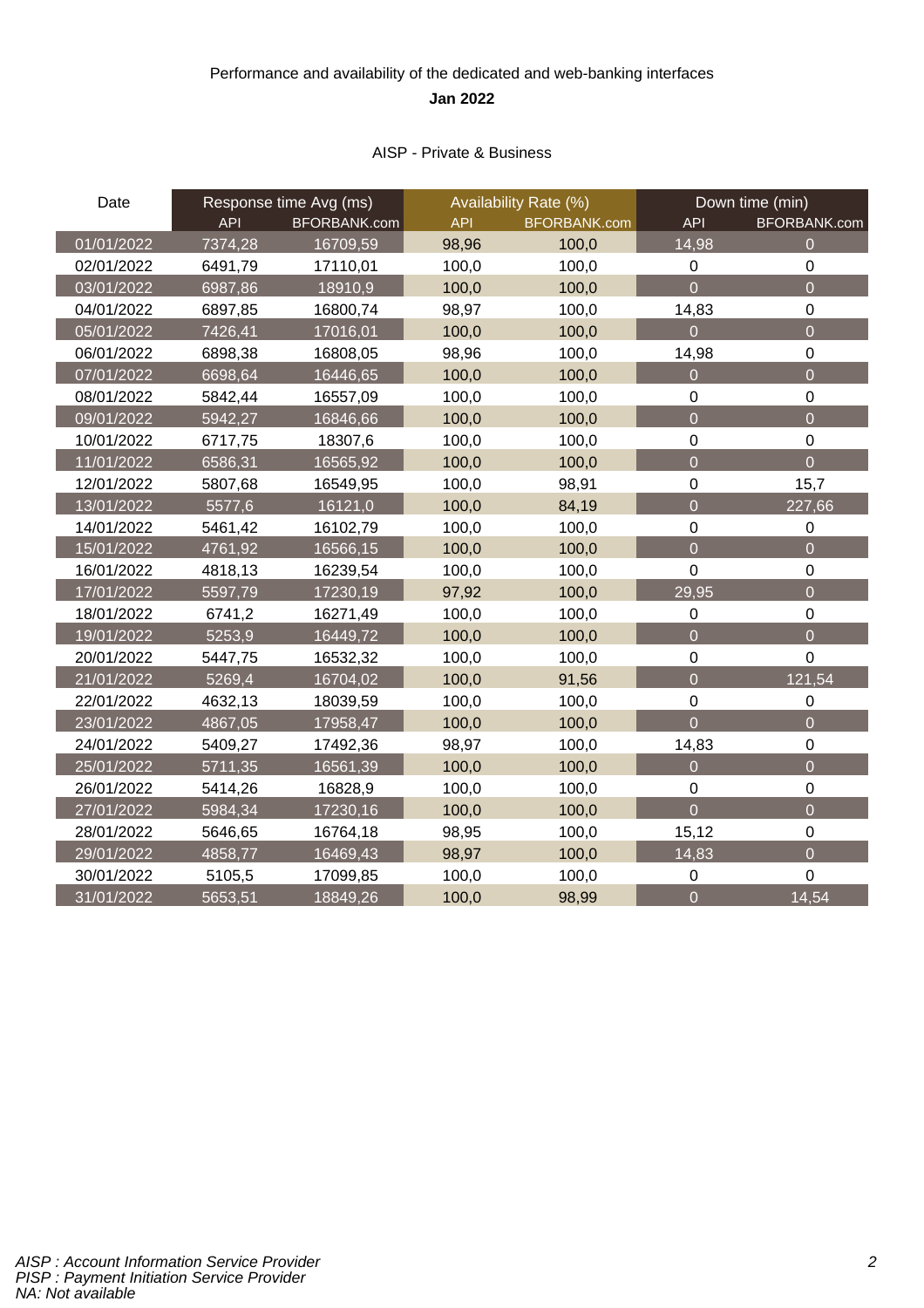### Performance and availability of the dedicated and web-banking interfaces **Jan 2022**

#### PISP - Private & Business

| Date       |            | Response time Avg (ms) | Availability Rate (%) |                     | Down time (min) |                |
|------------|------------|------------------------|-----------------------|---------------------|-----------------|----------------|
|            | <b>API</b> | BFORBANK.com           | <b>API</b>            | <b>BFORBANK.com</b> | <b>API</b>      | BFORBANK.com   |
| 01/01/2022 | <b>NA</b>  | <b>NA</b>              | <b>NA</b>             | <b>NA</b>           | <b>NA</b>       | <b>NA</b>      |
| 02/01/2022 | <b>NA</b>  | <b>NA</b>              | <b>NA</b>             | <b>NA</b>           | <b>NA</b>       | <b>NA</b>      |
| 03/01/2022 | <b>NA</b>  | <b>NA</b>              | <b>NA</b>             | <b>NA</b>           | <b>NA</b>       | <b>NA</b>      |
| 04/01/2022 | <b>NA</b>  | <b>NA</b>              | <b>NA</b>             | <b>NA</b>           | <b>NA</b>       | <b>NA</b>      |
| 05/01/2022 | <b>NA</b>  | <b>NA</b>              | <b>NA</b>             | <b>NA</b>           | <b>NA</b>       | <b>NA</b>      |
| 06/01/2022 | <b>NA</b>  | <b>NA</b>              | <b>NA</b>             | <b>NA</b>           | <b>NA</b>       | <b>NA</b>      |
| 07/01/2022 | <b>NA</b>  | <b>NA</b>              | <b>NA</b>             | <b>NA</b>           | <b>NA</b>       | <b>NA</b>      |
| 08/01/2022 | <b>NA</b>  | <b>NA</b>              | <b>NA</b>             | <b>NA</b>           | <b>NA</b>       | <b>NA</b>      |
| 09/01/2022 | <b>NA</b>  | <b>NA</b>              | <b>NA</b>             | <b>NA</b>           | <b>NA</b>       | <b>NA</b>      |
| 10/01/2022 | <b>NA</b>  | <b>NA</b>              | <b>NA</b>             | <b>NA</b>           | <b>NA</b>       | <b>NA</b>      |
| 11/01/2022 | <b>NA</b>  | <b>NA</b>              | <b>NA</b>             | <b>NA</b>           | <b>NA</b>       | <b>NA</b>      |
| 12/01/2022 | <b>NA</b>  | <b>NA</b>              | <b>NA</b>             | <b>NA</b>           | <b>NA</b>       | <b>NA</b>      |
| 13/01/2022 | <b>NA</b>  | <b>NA</b>              | <b>NA</b>             | <b>NA</b>           | <b>NA</b>       | <b>NA</b>      |
| 14/01/2022 | <b>NA</b>  | <b>NA</b>              | <b>NA</b>             | <b>NA</b>           | <b>NA</b>       | <b>NA</b>      |
| 15/01/2022 | <b>NA</b>  | <b>NA</b>              | <b>NA</b>             | <b>NA</b>           | <b>NA</b>       | <b>NA</b>      |
| 16/01/2022 | <b>NA</b>  | <b>NA</b>              | <b>NA</b>             | <b>NA</b>           | <b>NA</b>       | <b>NA</b>      |
| 17/01/2022 | <b>NA</b>  | 18370,82               | <b>NA</b>             | 100,0               | <b>NA</b>       | $\overline{0}$ |
| 18/01/2022 | <b>NA</b>  | 17157,77               | <b>NA</b>             | 95,32               | <b>NA</b>       | 67,39          |
| 19/01/2022 | <b>NA</b>  | 16700,59               | <b>NA</b>             | 91,07               | <b>NA</b>       | 128,59         |
| 20/01/2022 | <b>NA</b>  | 17174,62               | <b>NA</b>             | 96,1                | <b>NA</b>       | 56,16          |
| 21/01/2022 | <b>NA</b>  | <b>NA</b>              | <b>NA</b>             | <b>NA</b>           | <b>NA</b>       | <b>NA</b>      |
| 22/01/2022 | <b>NA</b>  | <b>NA</b>              | <b>NA</b>             | <b>NA</b>           | <b>NA</b>       | <b>NA</b>      |
| 23/01/2022 | <b>NA</b>  | <b>NA</b>              | <b>NA</b>             | <b>NA</b>           | <b>NA</b>       | <b>NA</b>      |
| 24/01/2022 | <b>NA</b>  | <b>NA</b>              | <b>NA</b>             | <b>NA</b>           | <b>NA</b>       | <b>NA</b>      |
| 25/01/2022 | <b>NA</b>  | <b>NA</b>              | <b>NA</b>             | <b>NA</b>           | <b>NA</b>       | <b>NA</b>      |
| 26/01/2022 | <b>NA</b>  | <b>NA</b>              | <b>NA</b>             | <b>NA</b>           | <b>NA</b>       | <b>NA</b>      |
| 27/01/2022 | <b>NA</b>  | <b>NA</b>              | <b>NA</b>             | <b>NA</b>           | <b>NA</b>       | <b>NA</b>      |
| 28/01/2022 | <b>NA</b>  | <b>NA</b>              | <b>NA</b>             | <b>NA</b>           | <b>NA</b>       | <b>NA</b>      |
| 29/01/2022 | <b>NA</b>  | <b>NA</b>              | <b>NA</b>             | <b>NA</b>           | <b>NA</b>       | <b>NA</b>      |
| 30/01/2022 | <b>NA</b>  | <b>NA</b>              | <b>NA</b>             | <b>NA</b>           | <b>NA</b>       | <b>NA</b>      |
| 31/01/2022 | <b>NA</b>  | <b>NA</b>              | <b>NA</b>             | <b>NA</b>           | <b>NA</b>       | <b>NA</b>      |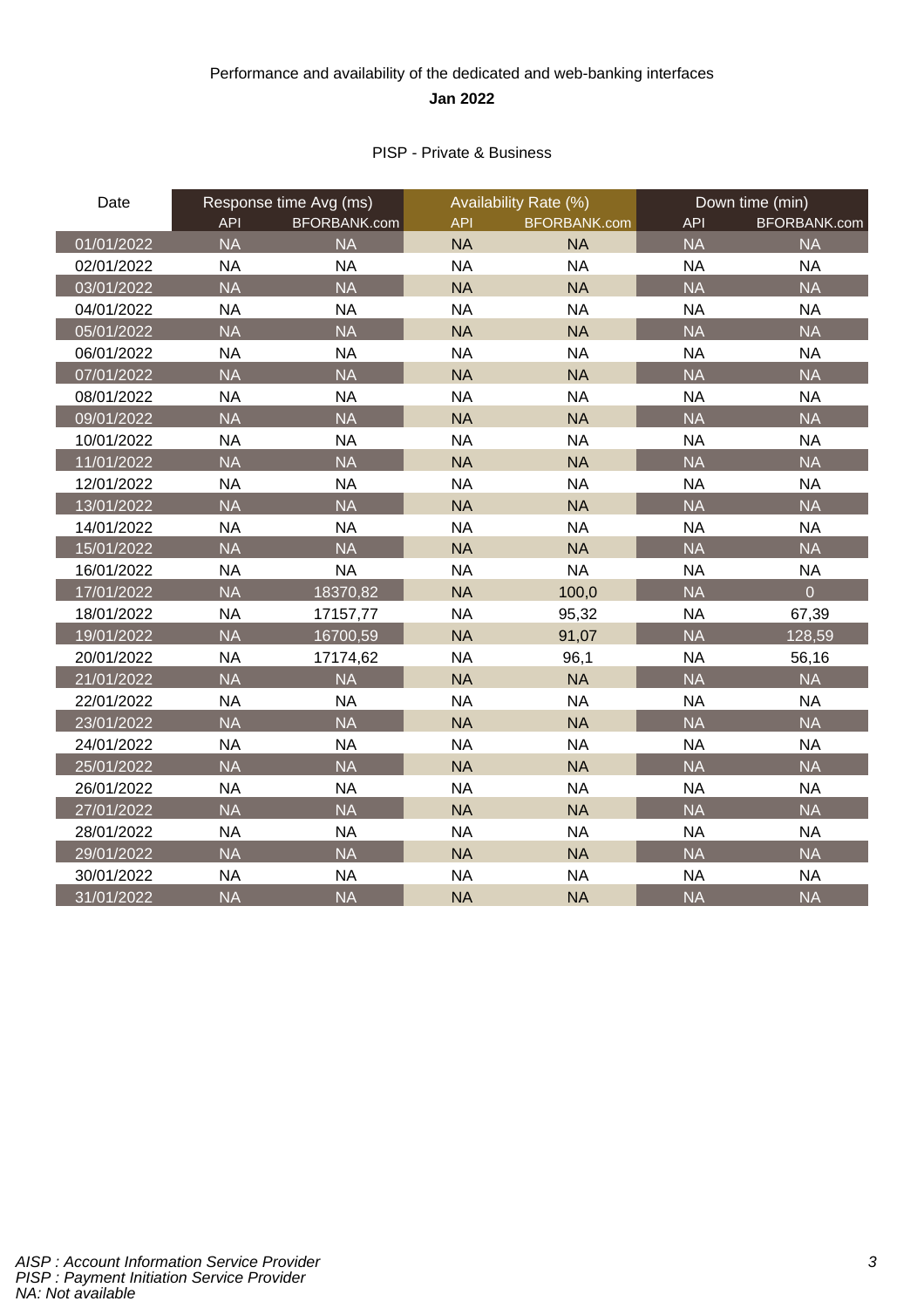### Performance and availability of the dedicated and web-banking interfaces **Feb 2022**

#### AISP - Private & Business

| Date       | Response time Avg (ms) |              | Availability Rate (%) |              | Down time (min) |                |
|------------|------------------------|--------------|-----------------------|--------------|-----------------|----------------|
|            | <b>API</b>             | BFORBANK.com | <b>API</b>            | BFORBANK.com | <b>API</b>      | BFORBANK.com   |
| 01/02/2022 | 6187,58                | 17157,92     | 100,0                 | 98,99        | $\overline{0}$  | 14,54          |
| 02/02/2022 | 5935,78                | 16475,77     | 100,0                 | 91,68        | $\mathbf 0$     | 119,81         |
| 03/02/2022 | 5679,54                | 16657,78     | 100,0                 | 100,0        | $\overline{0}$  | $\Omega$       |
| 04/02/2022 | 5664,46                | 16921,88     | 100,0                 | 100,0        | $\mathbf 0$     | $\overline{0}$ |
| 05/02/2022 | 5015,65                | 16847,63     | 100,0                 | 98,99        | $\overline{0}$  | 14,54          |
| 06/02/2022 | 5154,05                | 17095,13     | 100,0                 | 100,0        | $\overline{0}$  | $\mathbf 0$    |
| 07/02/2022 | 5433,52                | 18209,25     | 97,95                 | 100,0        | 29,52           | $\overline{0}$ |
| 08/02/2022 | 6086,56                | 16341,5      | 100,0                 | 100,0        | $\mathbf 0$     | $\mathbf 0$    |
| 09/02/2022 | 5503,7                 | 17255, 18    | 100,0                 | 100,0        | $\overline{0}$  | $\overline{0}$ |
| 10/02/2022 | 5546,46                | 16099,37     | 100,0                 | 100,0        | $\overline{0}$  | $\mathbf 0$    |
| 11/02/2022 | 5764,57                | 16128,02     | 98,99                 | 98,99        | 14,54           | 14,54          |
| 12/02/2022 | 4944,67                | 16111,25     | 100,0                 | 100,0        | $\mathbf 0$     | $\overline{0}$ |
| 13/02/2022 | 5081,74                | 15609,68     | 100,0                 | 98,99        | $\overline{0}$  | 14,54          |
| 14/02/2022 | 5344,26                | 16140,07     | 98,98                 | 100,0        | 14,69           | $\mathbf 0$    |
| 15/02/2022 | 6164,29                | 15898,41     | 100,0                 | 100,0        | $\overline{0}$  | $\overline{0}$ |
| 16/02/2022 | 5431,09                | 16438,76     | 100,0                 | 100,0        | $\mathbf 0$     | $\overline{0}$ |
| 17/02/2022 | 5122,22                | 16821,11     | 100,0                 | 99,01        | $\overline{0}$  | 14,26          |
| 18/02/2022 | 5454,75                | 17507,25     | 100,0                 | 100,0        | $\mathbf 0$     | $\overline{0}$ |
| 19/02/2022 | 4719,22                | 17122,14     | 100,0                 | 99,0         | $\overline{0}$  | 14,4           |
| 20/02/2022 | 4927,25                | 17193,32     | 100,0                 | 100,0        | $\mathbf 0$     | $\mathbf 0$    |
| 21/02/2022 | 5286,7                 | 16270,4      | 100,0                 | 100,0        | $\overline{0}$  | $\overline{0}$ |
| 22/02/2022 | 5480,42                | 15967,78     | 98,95                 | 100,0        | 15,12           | $\mathbf 0$    |
| 23/02/2022 | 5600,86                | 15920,15     | 98,97                 | 96,0         | 14,83           | 57,6           |
| 24/02/2022 | 5315,4                 | 15668,58     | 100,0                 | 97,93        | $\mathbf 0$     | 29,81          |
| 25/02/2022 | 5254,64                | 15420,4      | 100,0                 | 100,0        | $\Omega$        | $\overline{0}$ |
| 26/02/2022 | 4862,05                | 17040,09     | 100,0                 | 100,0        | $\pmb{0}$       | $\mathbf 0$    |
| 27/02/2022 | 4740,05                | 16711,71     | 100,0                 | 100,0        | $\overline{0}$  | $\overline{0}$ |
| 28/02/2022 | 5327,73                | 16024,38     | 98,99                 | 100,0        | 14,54           | $\mathbf 0$    |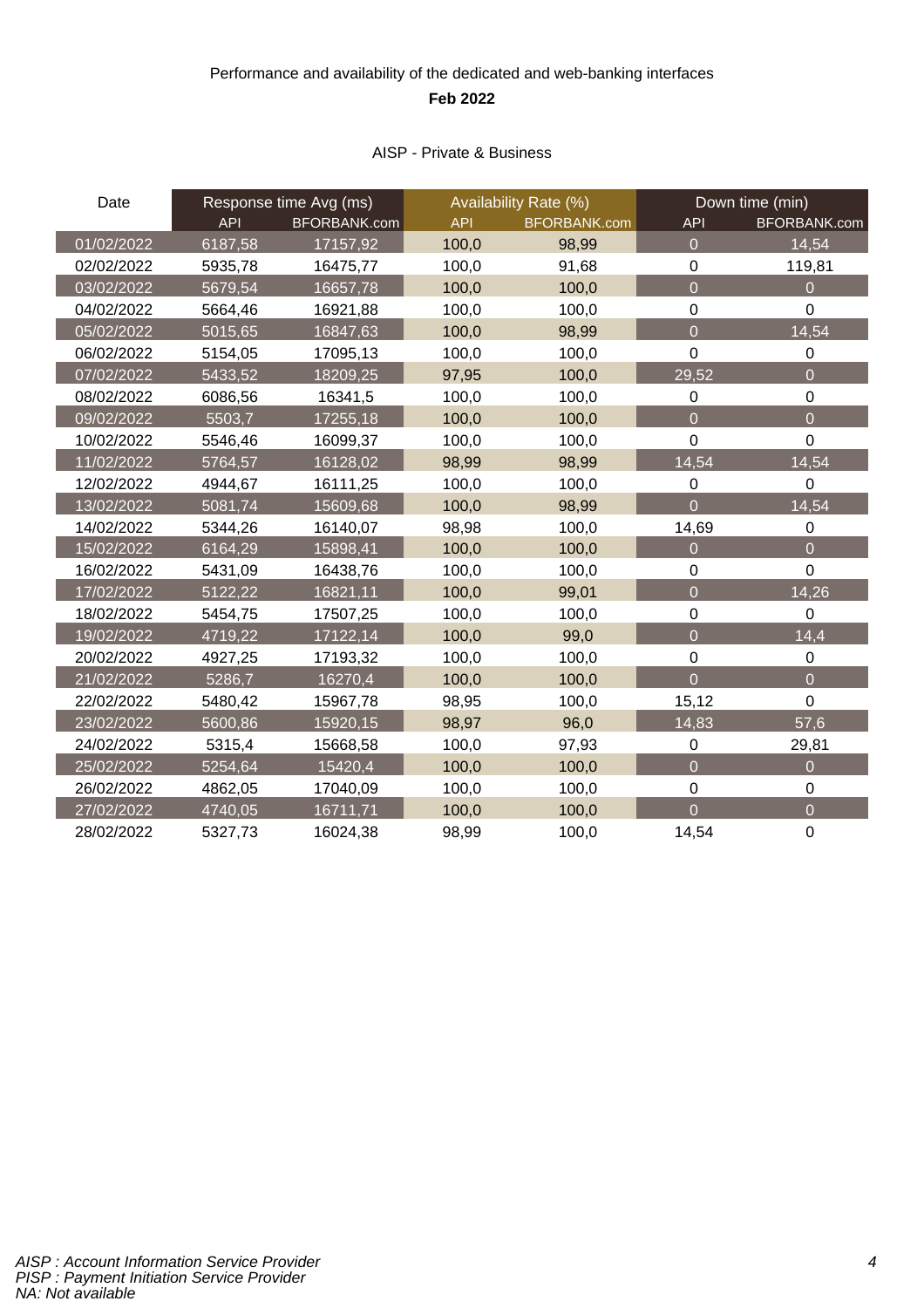### Performance and availability of the dedicated and web-banking interfaces **Feb 2022**

#### PISP - Private & Business

| Date       | Response time Avg (ms) |              | Availability Rate (%) |              | Down time (min)  |                  |
|------------|------------------------|--------------|-----------------------|--------------|------------------|------------------|
|            | <b>API</b>             | BFORBANK.com | <b>API</b>            | BFORBANK.com | <b>API</b>       | BFORBANK.com     |
| 01/02/2022 | <b>NA</b>              | <b>NA</b>    | <b>NA</b>             | <b>NA</b>    | <b>NA</b>        | <b>NA</b>        |
| 02/02/2022 | <b>NA</b>              | <b>NA</b>    | <b>NA</b>             | <b>NA</b>    | <b>NA</b>        | <b>NA</b>        |
| 03/02/2022 | <b>NA</b>              | <b>NA</b>    | <b>NA</b>             | <b>NA</b>    | <b>NA</b>        | <b>NA</b>        |
| 04/02/2022 | 1112,96                | <b>NA</b>    | 58,43                 | <b>NA</b>    | 598,61           | <b>NA</b>        |
| 05/02/2022 | 924,31                 | <b>NA</b>    | 100,0                 | <b>NA</b>    | $\overline{0}$   | <b>NA</b>        |
| 06/02/2022 | 925,19                 | <b>NA</b>    | 100,0                 | <b>NA</b>    | 0                | <b>NA</b>        |
| 07/02/2022 | 1024,03                | 18942,94     | 100,0                 | 100,0        | $\Omega$         | $\overline{O}$   |
| 08/02/2022 | 897,4                  | 17811,55     | 100,0                 | 100,0        | $\boldsymbol{0}$ | $\mathbf 0$      |
| 09/02/2022 | 843,26                 | 17173,53     | 100,0                 | 100,0        | $\overline{0}$   | $\overline{0}$   |
| 10/02/2022 | 839,18                 | 16853,15     | 100,0                 | 100,0        | $\mathbf 0$      | $\mathbf 0$      |
| 11/02/2022 | 1040,14                | 17272,72     | 100,0                 | 100,0        | $\overline{0}$   | $\overline{0}$   |
| 12/02/2022 | 1042,9                 | 17246,34     | 100,0                 | 100,0        | $\mathbf 0$      | $\mathbf 0$      |
| 13/02/2022 | 964,81                 | 16995,16     | 100,0                 | 99,02        | $\overline{0}$   | 14,11            |
| 14/02/2022 | 906,72                 | 16766,91     | 100,0                 | 100,0        | $\mathbf 0$      | $\pmb{0}$        |
| 15/02/2022 | 900,64                 | 16974,38     | 100,0                 | 100,0        | $\overline{0}$   | $\overline{0}$   |
| 16/02/2022 | 845,0                  | 16662,43     | 100,0                 | 100,0        | $\boldsymbol{0}$ | $\mathbf 0$      |
| 17/02/2022 | 857,01                 | 17429,45     | 100,0                 | 100,0        | $\overline{0}$   | $\overline{0}$   |
| 18/02/2022 | 832,2                  | 18264,68     | 100,0                 | 100,0        | $\mathbf 0$      | $\overline{0}$   |
| 19/02/2022 | 766,73                 | 18087,69     | 100,0                 | 99,01        | $\overline{0}$   | 14,26            |
| 20/02/2022 | 748,95                 | 18060,59     | 100,0                 | 100,0        | $\mathbf 0$      | $\boldsymbol{0}$ |
| 21/02/2022 | 862,42                 | 18151,45     | 98,96                 | 100,0        | 14,98            | $\overline{0}$   |
| 22/02/2022 | 977,0                  | 16273,57     | 100,0                 | 100,0        | $\mathbf 0$      | $\mathbf 0$      |
| 23/02/2022 | 1074,64                | 16885,65     | 100,0                 | 90,95        | $\overline{0}$   | 130,32           |
| 24/02/2022 | 994,14                 | 16148,07     | 98,96                 | 99,17        | 14,98            | 11,95            |
| 25/02/2022 | 947,17                 | 16035,08     | 100,0                 | 100,0        | $\overline{0}$   | $\overline{0}$   |
| 26/02/2022 | 855,11                 | 17797,95     | 100,0                 | 100,0        | $\mathbf 0$      | $\mathbf 0$      |
| 27/02/2022 | 815,14                 | 17894,66     | 100,0                 | 100,0        | $\overline{0}$   | $\overline{0}$   |
| 28/02/2022 | 877,25                 | 17301,76     | 100,0                 | 100,0        | $\mathbf 0$      | $\mathbf 0$      |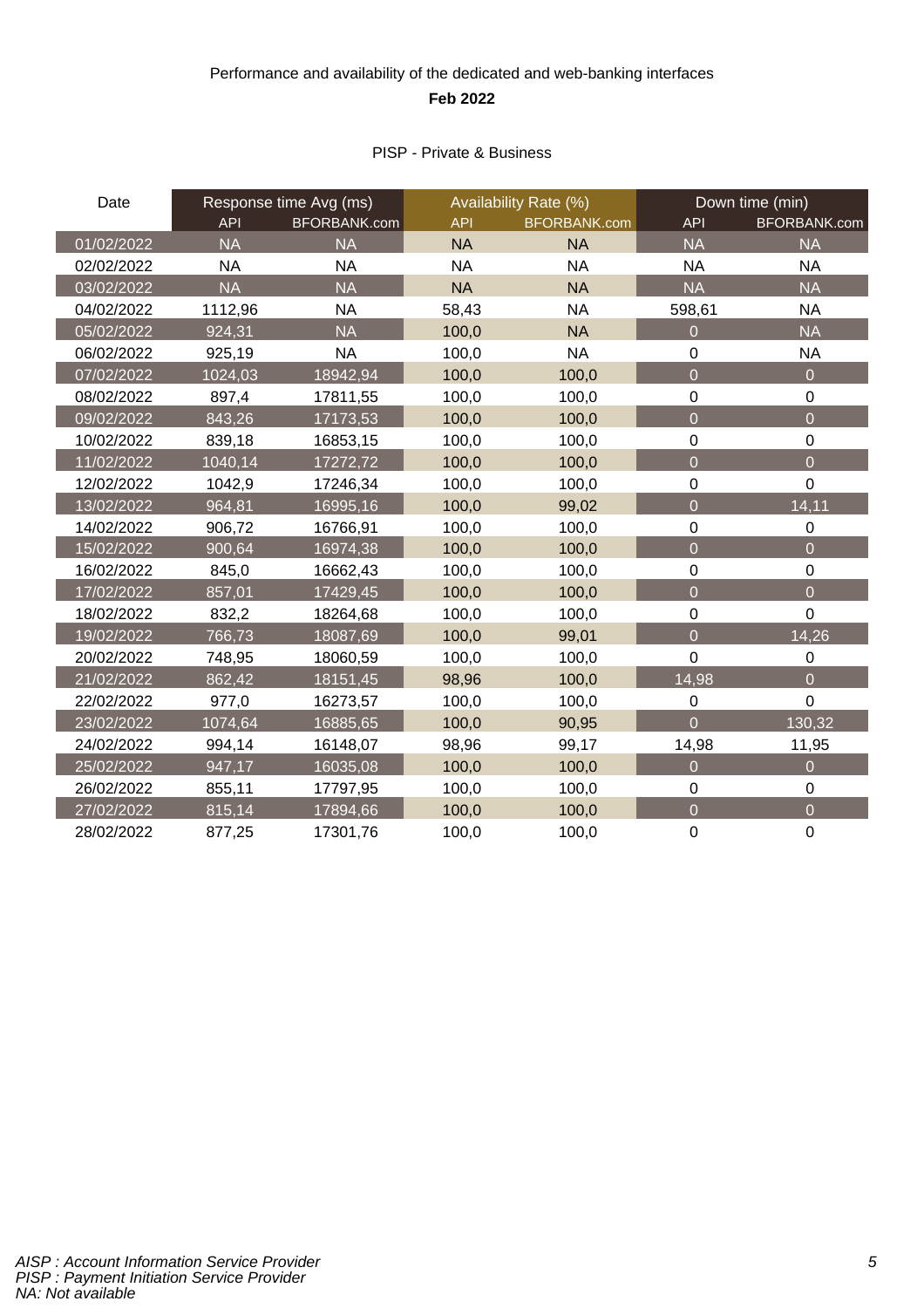### Performance and availability of the dedicated and web-banking interfaces **Mar 2022**

#### AISP - Private & Business

| Date       | Response time Avg (ms) |              | Availability Rate (%) |                     | Down time (min) |                  |
|------------|------------------------|--------------|-----------------------|---------------------|-----------------|------------------|
|            | <b>API</b>             | BFORBANK.com | <b>API</b>            | <b>BFORBANK.com</b> | <b>API</b>      | BFORBANK.com     |
| 01/03/2022 | 6095,32                | 16261,71     | 100,0                 | 100,0               | $\overline{0}$  | $\overline{0}$   |
| 02/03/2022 | 5573,02                | 15215,4      | 100,0                 | 100,0               | $\mathbf 0$     | 0                |
| 03/03/2022 | 5417,77                | 15763,58     | 100,0                 | 100,0               | $\overline{0}$  | $\overline{0}$   |
| 04/03/2022 | 5397,69                | 15091,15     | 100,0                 | 100,0               | $\mathbf 0$     | $\mathbf 0$      |
| 05/03/2022 | 4561,99                | 15264,39     | 98,96                 | 100,0               | 14,98           | $\overline{0}$   |
| 06/03/2022 | 4646,42                | 15370,5      | 100,0                 | 100,0               | 0               | $\mathbf 0$      |
| 07/03/2022 | 5373,73                | 15573,35     | 96,94                 | 99,08               | 44,06           | 13,25            |
| 08/03/2022 | 5828,46                | 15635,67     | 100,0                 | 100,0               | $\mathbf 0$     | $\boldsymbol{0}$ |
| 09/03/2022 | 5695,74                | 16072,23     | 100,0                 | 100,0               | $\overline{0}$  | $\overline{0}$   |
| 10/03/2022 | 5435,75                | 16079,73     | 98,97                 | 100,0               | 14,83           | $\mathbf 0$      |
| 11/03/2022 | 5750,1                 | 17206,73     | 100,0                 | 99,04               | $\overline{0}$  | 13,82            |
| 12/03/2022 | 4827,18                | 16453,68     | 100,0                 | 100,0               | $\mathbf 0$     | $\mathbf 0$      |
| 13/03/2022 | 4739,14                | 16677,93     | 100,0                 | 97,97               | $\overline{0}$  | 29,23            |
| 14/03/2022 | 5100,78                | 16747,51     | 100,0                 | 95,89               | $\mathbf 0$     | 59,18            |
| 15/03/2022 | 5526,82                | 15835,17     | 100,0                 | 97,97               | $\overline{0}$  | 29,23            |
| 16/03/2022 | 5573,29                | 15626,81     | 100,0                 | 97,97               | $\mathbf 0$     | 29,23            |
| 17/03/2022 | 5373,47                | 16342,81     | 100,0                 | 98,99               | $\overline{0}$  | 14,54            |
| 18/03/2022 | 4986,16                | 16404,51     | 95,21                 | 97,91               | 68,98           | 30,1             |
| 19/03/2022 | 4708,95                | 15659,88     | 100,0                 | 96,97               | $\overline{0}$  | 43,63            |
| 20/03/2022 | 4650,77                | 16148,03     | 100,0                 | 97,99               | $\mathbf 0$     | 28,94            |
| 21/03/2022 | 5011,4                 | 16485,38     | 100,0                 | 97,98               | $\overline{0}$  | 29,09            |
| 22/03/2022 | 5301,31                | 15969,48     | 100,0                 | 96,94               | $\pmb{0}$       | 44,06            |
| 23/03/2022 | 5473,24                | 15644,44     | 100,0                 | 95,9                | $\overline{0}$  | 59,04            |
| 24/03/2022 | 5301,98                | 15455,82     | 96,87                 | 97,95               | 45,07           | 29,52            |
| 25/03/2022 | 5833,42                | 15593,91     | 98,97                 | 100,0               | 14,83           | $\overline{0}$   |
| 26/03/2022 | 4986,57                | 15730,09     | 100,0                 | 100,0               | $\mathbf 0$     | $\mathbf 0$      |
| 27/03/2022 | 5057,57                | 15697,28     | 100,0                 | 100,0               | $\overline{0}$  | $\overline{0}$   |
| 28/03/2022 | 5987,59                | 15502,28     | 100,0                 | 100,0               | $\mathbf 0$     | $\mathbf 0$      |
| 29/03/2022 | 6260,96                | 16428,14     | 100,0                 | 100,0               | $\overline{0}$  | $\overline{0}$   |
| 30/03/2022 | 6037,2                 | 15958,93     | 100,0                 | 100,0               | $\mathbf 0$     | $\mathbf 0$      |
| 31/03/2022 | 6082,87                | 16994,24     | 100,0                 | 98,95               | $\overline{0}$  | 15,12            |